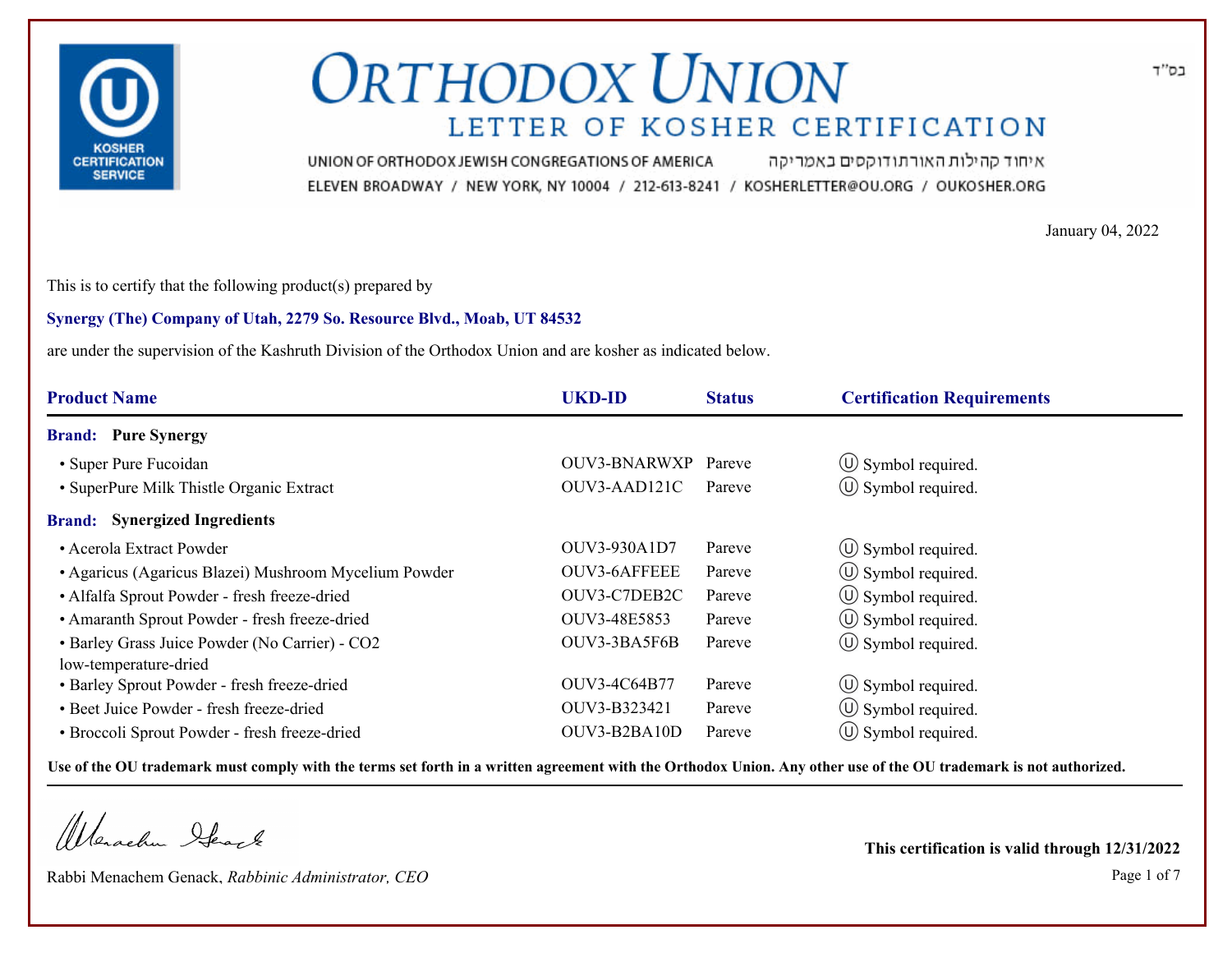

איחוד קהילות האורתודוקסים באמריקה UNION OF ORTHODOX JEWISH CONGREGATIONS OF AMERICA ELEVEN BROADWAY / NEW YORK, NY 10004 / 212-613-8241 / KOSHERLETTER@OU.ORG / OUKOSHER.ORG

January 04, 2022

#### **Synergy (The) Company of Utah (continued)**

This is to certify that the following product(s) prepared by this company are under the supervision of the Kashruth Division of the Orthodox Union and are kosher as indicated below.

| <b>Product Name</b>                                        | <b>UKD-ID</b> | <b>Status</b> | <b>Certification Requirements</b> |  |
|------------------------------------------------------------|---------------|---------------|-----------------------------------|--|
| <b>Synergized Ingredients (continued)</b><br><b>Brand:</b> |               |               |                                   |  |
| • Buckwheat Sprout Powder - fresh freeze-dried             | OUV3-06B3724  | Pareve        | $\circ$ Symbol required.          |  |
| • Cabbage Sprout Powder - fresh freeze-dried               | OUV3-99D8CAF  | Pareve        | $\circ$ Symbol required.          |  |
| • Camu Camu Extract Powder                                 | OUV3-2CCA80B  | Pareve        | $\circled{1}$ Symbol required.    |  |
| • Cauliflower Sprout Powder - fresh freeze-dried           | OUV3-30F53B5  | Pareve        | $\circ$ Symbol required.          |  |
| • Cordyceps Mushroom Mycelicum Powder                      | OUV3-243ADBE  | Pareve        | $\circ$ Symbol required.          |  |
| · Daikon Sprout Powder - fresh freeze-dried                | OUV3-1009E68  | Pareve        | $(\cup)$ Symbol required.         |  |
| • Fennel Sprout Powder - fresh freeze-dried                | OUV3-DB89B09  | Pareve        | $\circ$ Symbol required.          |  |
| • Fenugreek Sprout Powder - fresh freeze-dried             | OUV3-6D844C9  | Pareve        | $\circ$ Symbol required.          |  |
| • Flax Sprout Powder - fresh freeze-dried                  | OUV3-0D61FC4  | Pareve        | $\circled{1}$ Symbol required.    |  |
| • Fresh Freeze-Dried Bilberry                              | OUV3-82608E3  | Pareve        | $\circ$ Symbol required.          |  |
| • Green Superfood Powdered Blend                           | OUV3-2FAB52A  | Pareve        | $\circled{1}$ Symbol required.    |  |
| • Green Superfood Powdered Blend EU                        | OUV3-B96B2D2  | Pareve        | $\circ$ Symbol required.          |  |

**Use of the OU trademark must comply with the terms set forth in a written agreement with the Orthodox Union. Any other use of the OU trademark is not authorized.**

Werachen Stack

Rabbi Menachem Genack, *Rabbinic Administrator, CEO* Page 2 of 7

**This certification is valid through 12/31/2022**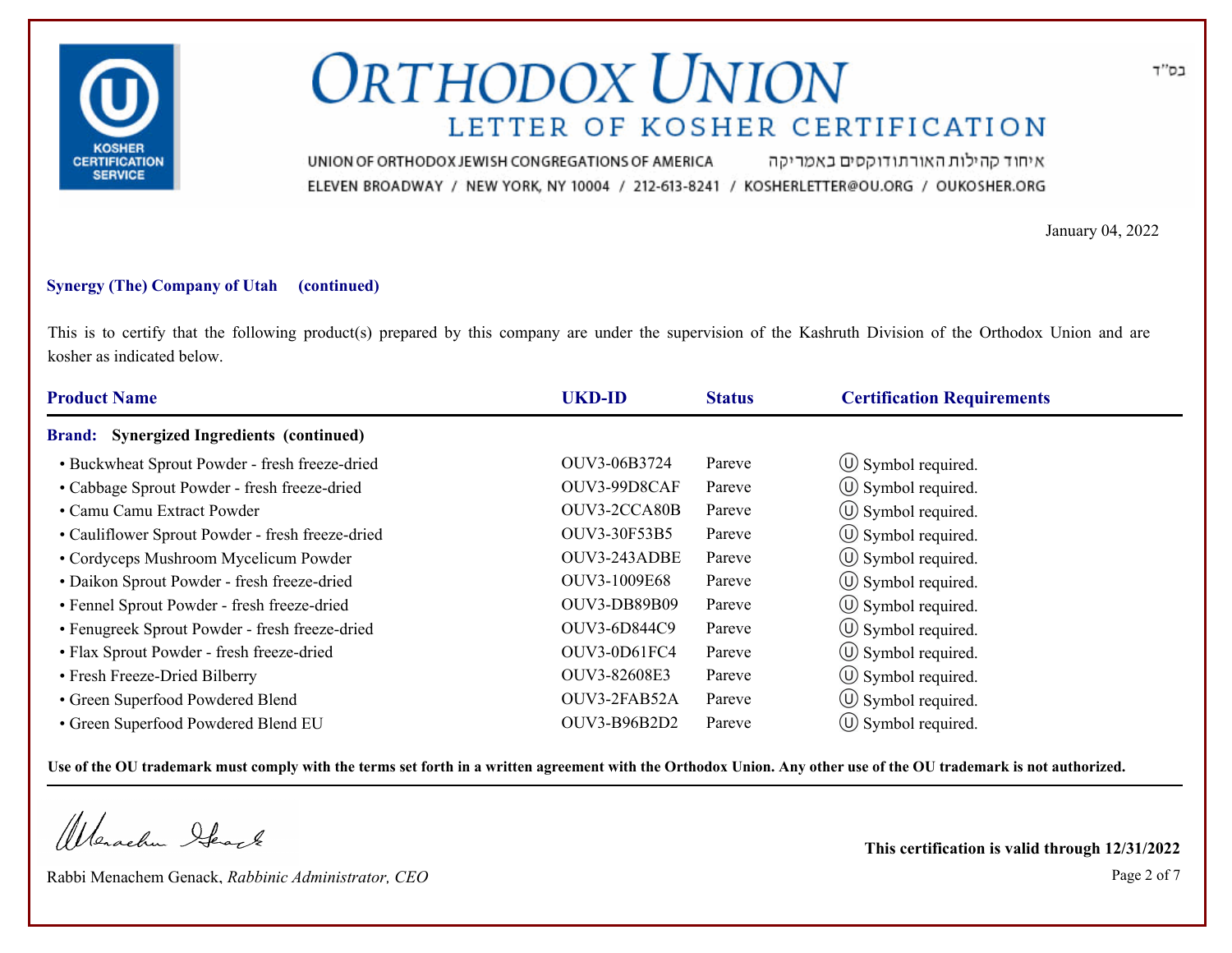

איחוד קהילות האורתודוקסים באמריקה UNION OF ORTHODOX JEWISH CONGREGATIONS OF AMERICA ELEVEN BROADWAY / NEW YORK, NY 10004 / 212-613-8241 / KOSHERLETTER@OU.ORG / OUKOSHER.ORG

January 04, 2022

#### **Synergy (The) Company of Utah (continued)**

This is to certify that the following product(s) prepared by this company are under the supervision of the Kashruth Division of the Orthodox Union and are kosher as indicated below.

| <b>Product Name</b>                                         | <b>UKD-ID</b>       | <b>Status</b> | <b>Certification Requirements</b> |
|-------------------------------------------------------------|---------------------|---------------|-----------------------------------|
| <b>Synergized Ingredients (continued)</b><br><b>Brand:</b>  |                     |               |                                   |
| • Kale Powder - fresh freeze-dried                          | OUV3-40FED2C        | Pareve        | $\circ$ Symbol required.          |
| • Kale Sprout Powder - fresh freeze-dried                   | OUV3-C5B6E32        | Pareve        | $\circ$ Symbol required.          |
| • Kamut Sprout Powder - fresh freeze-dried                  | <b>OUV3-8863FB0</b> | Pareve        | $\circled{1}$ Symbol required.    |
| • Lion's Mane (Hericium Erinaceus) Mushroom Mycelium Powder | OUV3-E0F8C4F        | Pareve        | $\circ$ Symbol required.          |
| • Maitake (Grifola Frondosa) Mushroom Mycelium Powder       | OUV3-F89EC4B        | Pareve        | $\circ$ Symbol required.          |
| • Millet Sprout Powder - fresh freeze-dried                 | OUV3-60607B5        | Pareve        | $\circ$ Symbol required.          |
| • Mung Bean Sprout Powder - fresh freeze-dried              | OUV3-8B26F22        | Pareve        | $\circ$ Symbol required.          |
| • Mustard Sprout Powder - fresh freeze-dried                | OUV3-1964248        | Pareve        | $\circ$ Symbol required.          |
| • Nettle Powder, Organic fresh freeze-dried                 | OUV3-658D55B        | Pareve        | $\circled{1}$ Symbol required.    |
| • Oat Sprout Powder - fresh freeze-dried                    | OUV3-54C5362        | Pareve        | $\circ$ Symbol required.          |
| • Pure Spirulina (TM)                                       | OUV3-8A7181C        | Pareve        | $\circ$ Symbol required.          |
| · Quinoa Sprout Powder - fresh freeze-dried                 | OUV3-CEA69FF        | Pareve        | $\circ$ Symbol required.          |

**Use of the OU trademark must comply with the terms set forth in a written agreement with the Orthodox Union. Any other use of the OU trademark is not authorized.**

Werachen Stack

Rabbi Menachem Genack, *Rabbinic Administrator, CEO* Page 3 of 7

**This certification is valid through 12/31/2022**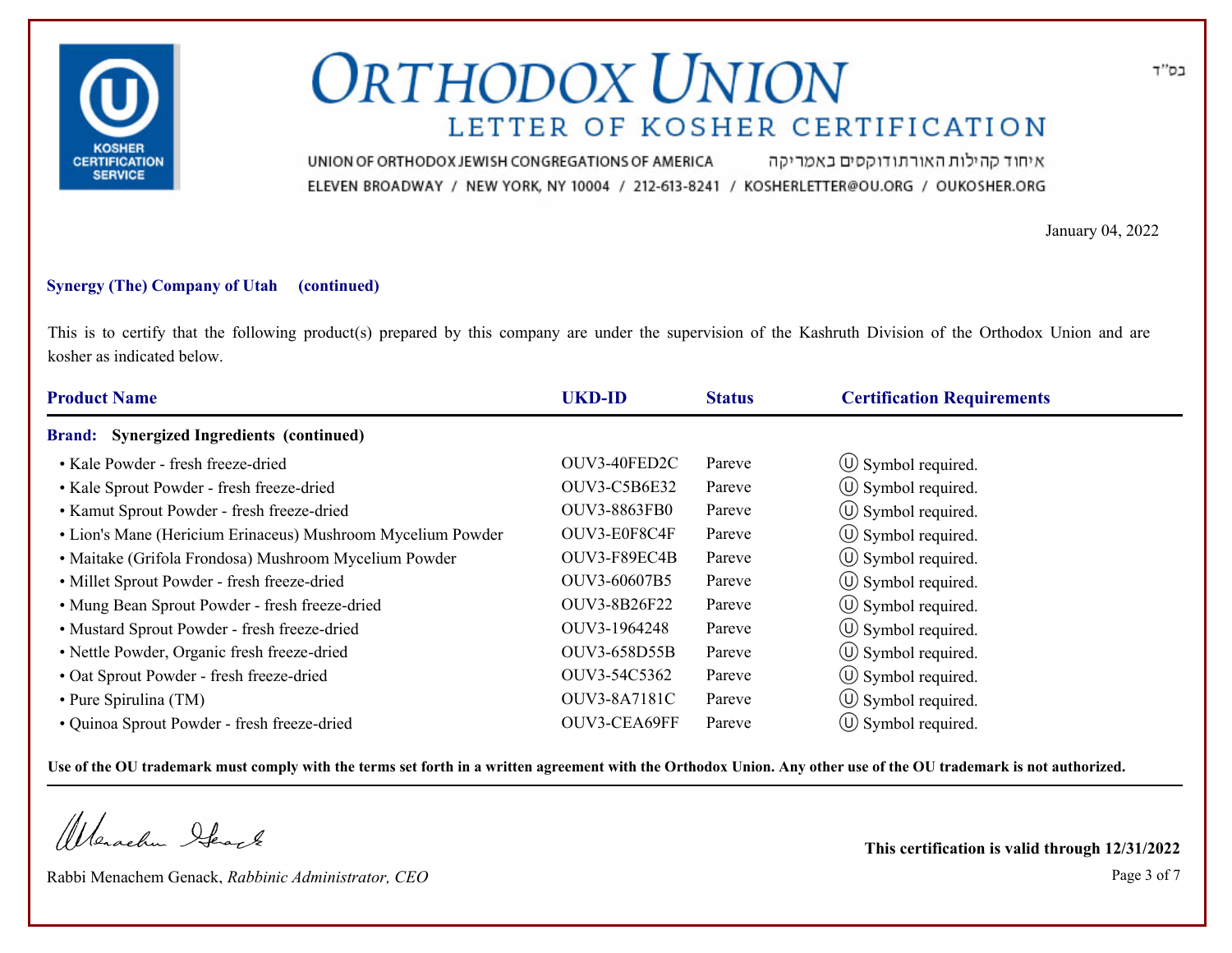

איחוד קהילות האורתודוקסים באמריקה UNION OF ORTHODOX JEWISH CONGREGATIONS OF AMERICA ELEVEN BROADWAY / NEW YORK, NY 10004 / 212-613-8241 / KOSHERLETTER@OU.ORG / OUKOSHER.ORG

January 04, 2022

#### **Synergy (The) Company of Utah (continued)**

This is to certify that the following product(s) prepared by this company are under the supervision of the Kashruth Division of the Orthodox Union and are kosher as indicated below.

| <b>UKD-ID</b>       | <b>Status</b> | <b>Certification Requirements</b> |
|---------------------|---------------|-----------------------------------|
|                     |               |                                   |
| OUV3-D387EBE        | Pareve        | $\circ$ Symbol required.          |
| <b>OUV3-A8903DB</b> | Pareve        | $\circ$ Symbol required.          |
| OUV3-S0H0FPG        | Pareve        | $\circled{1}$ Symbol required.    |
| <b>OUV3-0F450FC</b> | Pareve        | $\circled{1}$ Symbol required.    |
| OUV3-CFFC76E        | Pareve        | $\circled{1}$ Symbol required.    |
| OUV3-4639A33        | Pareve        | $\circ$ Symbol required.          |
| OUV3-IRFY08P        | Pareve        | $\circ$ Symbol required.          |
| <b>OUV3-4722CDF</b> | Pareve        | $\circ$ Symbol required.          |
| OUV3-E885038        | Pareve        | $\circled{1}$ Symbol required.    |
| OUV3-2750007        | Pareve        | $\circ$ Symbol required.          |
|                     |               |                                   |

**Brand: Synergy**

**Use of the OU trademark must comply with the terms set forth in a written agreement with the Orthodox Union. Any other use of the OU trademark is not authorized.**

Werachen Stack

Rabbi Menachem Genack, *Rabbinic Administrator, CEO* Page 4 of 7

**This certification is valid through 12/31/2022**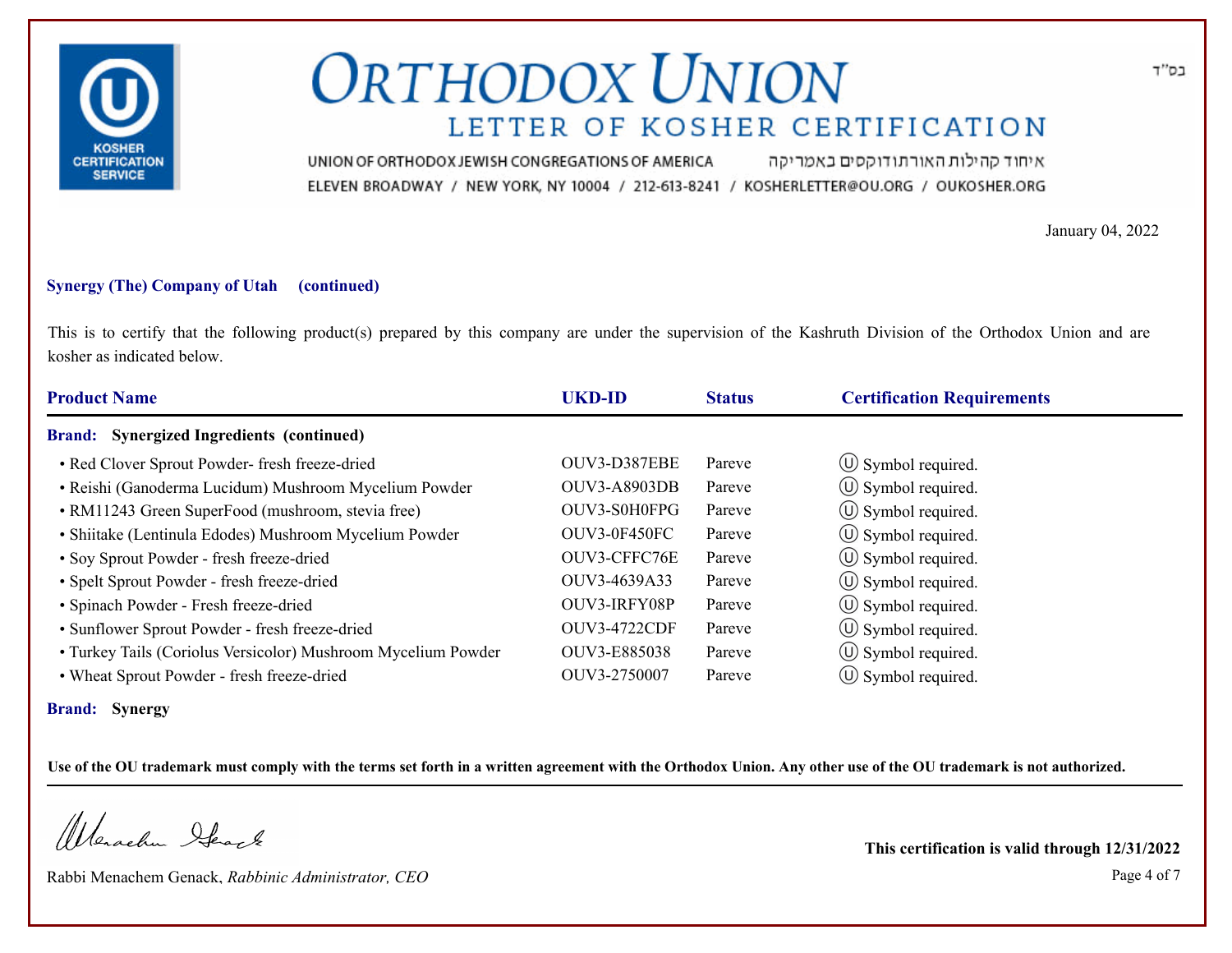

איחוד קהילות האורתודוקסים באמריקה UNION OF ORTHODOX JEWISH CONGREGATIONS OF AMERICA ELEVEN BROADWAY / NEW YORK, NY 10004 / 212-613-8241 / KOSHERLETTER@OU.ORG / OUKOSHER.ORG

January 04, 2022

#### **Synergy (The) Company of Utah (continued)**

This is to certify that the following product(s) prepared by this company are under the supervision of the Kashruth Division of the Orthodox Union and are kosher as indicated below.

| <b>Product Name</b>                               | <b>UKD-ID</b> | <b>Status</b> | <b>Certification Requirements</b> |  |
|---------------------------------------------------|---------------|---------------|-----------------------------------|--|
| <b>Brand:</b> Synergy (continued)                 |               |               |                                   |  |
| • Barley Grass Leaf Powder                        | OUV3-7D49B3D  | Pareve        | $\circ$ Symbol required.          |  |
| <b>Brand:</b> Synergy Production Labs             |               |               |                                   |  |
| $\bullet$ Aquamin F                               | OUV3-GR7CTDQ  | Pareve        | $\circ$ Symbol required.          |  |
| • Cardamom Seed                                   | OUV3-BHX6W8J  | Pareve        | $\circled{1}$ Symbol required.    |  |
| • Coriander Seed                                  | OUV3-HWB1Q6E  | Pareve        | $\circ$ Symbol required.          |  |
| • Cumin Seed                                      | OUV3-PIZURRT  | Pareve        | $\circ$ Symbol required.          |  |
| • Fennel Seed                                     | OUV3-XJB1J6H  | Pareve        | $\circ$ Symbol required.          |  |
| • Wheat Grass Juice Crystals - fresh freeze-dried | OUV3-B8BDAAE  | Pareve        | $\circ$ Symbol required.          |  |
| <b>Brand:</b> The Synergy Company                 |               |               |                                   |  |
| • Barley Grass Juice Powder                       | OUV3-765C170  | Pareve        | $\circ$ Symbol required.          |  |
| • Beet Juice Powder                               | OUV3-1EF4F5D  | Pareve        | $(\cup)$ Symbol required.         |  |

**Use of the OU trademark must comply with the terms set forth in a written agreement with the Orthodox Union. Any other use of the OU trademark is not authorized.**

Werachen Stack

Rabbi Menachem Genack, *Rabbinic Administrator, CEO* Page 5 of 7

**This certification is valid through 12/31/2022**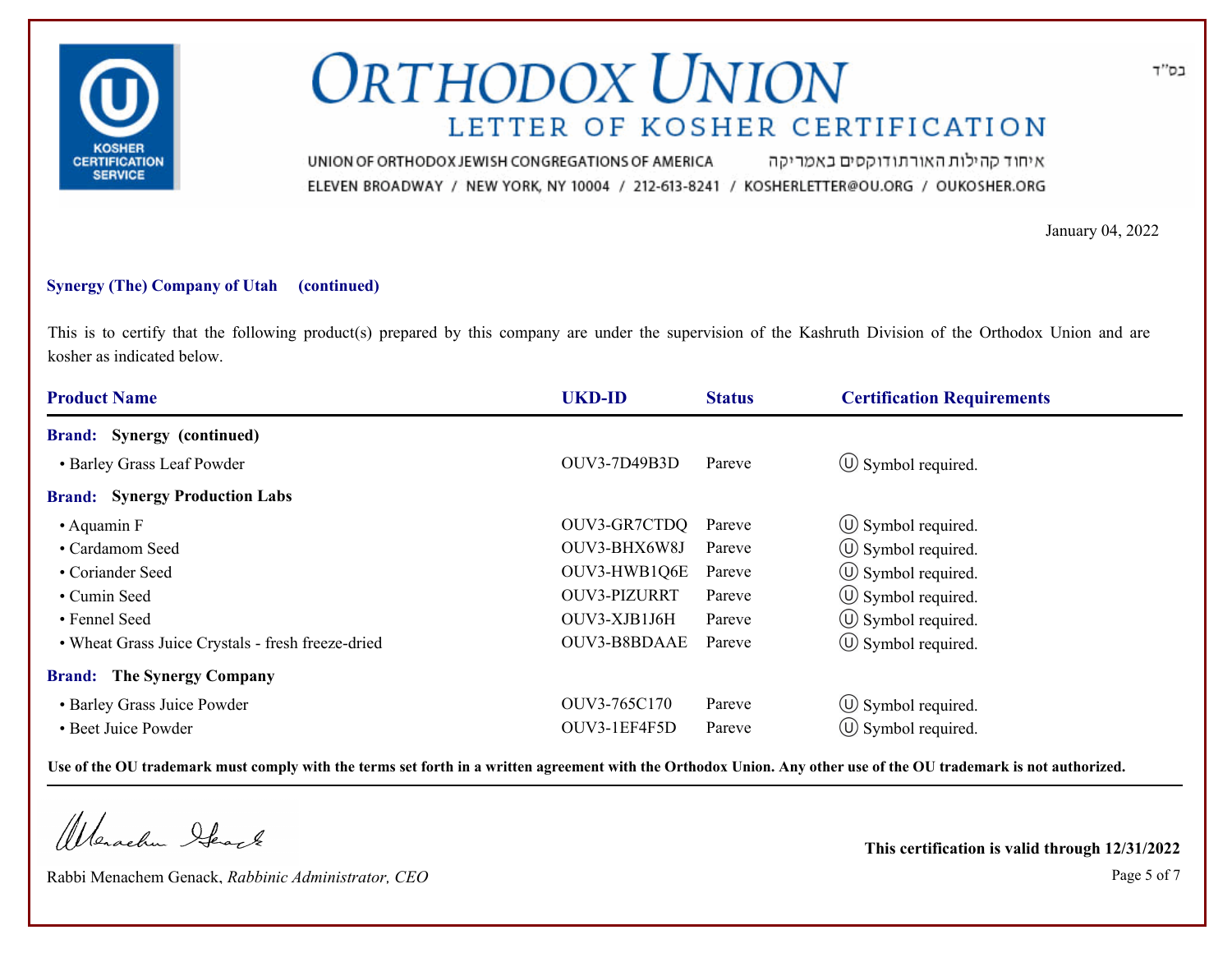

איחוד קהילות האורתודוקסים באמריקה UNION OF ORTHODOX JEWISH CONGREGATIONS OF AMERICA ELEVEN BROADWAY / NEW YORK, NY 10004 / 212-613-8241 / KOSHERLETTER@OU.ORG / OUKOSHER.ORG

January 04, 2022

#### **Synergy (The) Company of Utah (continued)**

This is to certify that the following product(s) prepared by this company are under the supervision of the Kashruth Division of the Orthodox Union and are kosher as indicated below.

| <b>Product Name</b>                           | <b>UKD-ID</b>       | <b>Status</b> | <b>Certification Requirements</b> |  |
|-----------------------------------------------|---------------------|---------------|-----------------------------------|--|
| <b>Brand:</b> The Synergy Company (continued) |                     |               |                                   |  |
| • Carrot Juice Powder                         | OUV3-31DC90E        | Pareve        | $\circ$ Symbol required.          |  |
| • Immune Health                               | OUV3-UO792IL        | Pareve        | $\circled{1}$ Symbol required.    |  |
| • Matcha Power Capsules                       | <b>OUV3-YXLEIBN</b> | Pareve        | $\circled{1}$ Symbol required.    |  |
| • Matcha Power Powder                         | OUV3-9879A57        | Pareve        | $\circ$ Symbol required.          |  |
| • Nettle Organic Freeze-Dried Leaf (capsules) | <b>OUV3-5ZOGPES</b> | Pareve        | $\circ$ Symbol required.          |  |
| • Organic Berry Power                         | OUV3-571D996        | Pareve        | $\circ$ Symbol required.          |  |
| • Pure Klamath Crystals (TM) Capsules         | OUV3-B061703        | Pareve        | $\circ$ Symbol required.          |  |
| • Pure Klamath Crystals (TM) Powder           | OUV3-FA51CAE        | Pareve        | (U) Symbol required.              |  |
| $\cdot$ Pure Radiance C (R) Capsules          | OUV3-E60B3BE        | Pareve        | $\circ$ Symbol required.          |  |
| $\bullet$ Pure Radiance C (R) Powder          | OUV3-96314EC        | Pareve        | $\circ$ Symbol required.          |  |
| • Pure Synergy - Enzyme Power                 | OUV3-HWBTPOA        | Pareve        | $\circ$ Symbol required.          |  |
| • Pure Synergy $(R)$ Capsules                 | OUV3-1696E6D        | Pareve        | $\circ$ Symbol required.          |  |

**Use of the OU trademark must comply with the terms set forth in a written agreement with the Orthodox Union. Any other use of the OU trademark is not authorized.**

Werachen Stack

Rabbi Menachem Genack, *Rabbinic Administrator, CEO* Page 6 of 7

**This certification is valid through 12/31/2022**